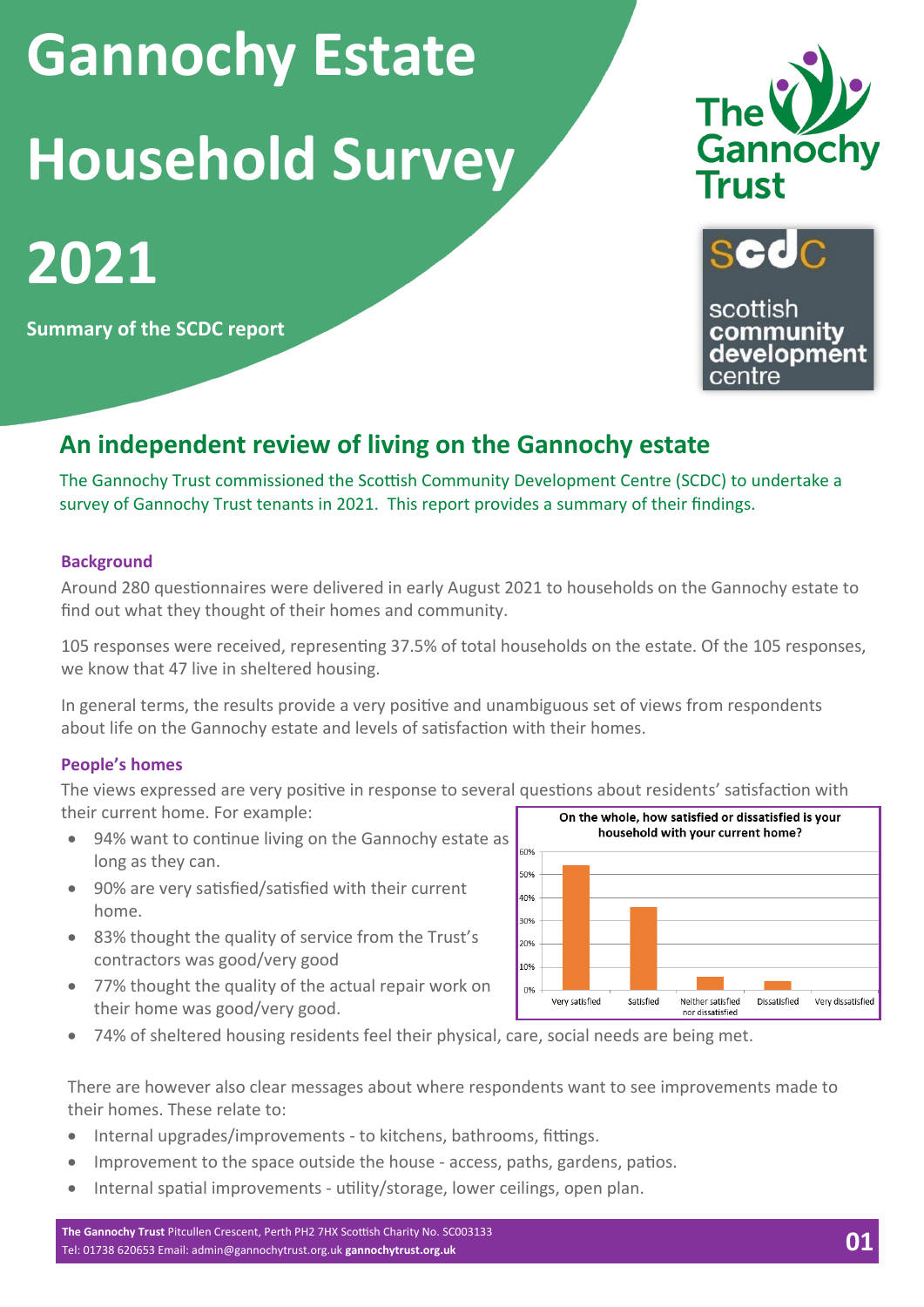### **The wider community**

There is also clear and positive feedback about life on the Gannochy estate:

- 97% are very/satisfied with living on the Gannochy estate.
- 52% feel part of a close-knit community.

When asked what they liked best about living on the estate, five key themes feature:

- Good neighbours and the friendly atmosphere.
- A safe, quiet and private atmosphere.
- The location near to town and country.
- Well maintained grounds/common areas.
- The green space and outdoor environment.

But there is also a desire to see changes and improvements in the wider community.



In response to a question about what could be provided for young people, two main issues came to the fore:

- An adventure play park for young people under 18.
- A youth club in the community hall.

Respondents also provided clear views on how the Curly and other green spaces might be developed. For the Curly, a majority of those responding to this question want to see a play area created for children, with a variety of activities. But other views were evident, namely:

- To keep the area as a natural resource with garden, flowers, planting.
- To keep it in its present state.

In relation to the Green Space in the Estate Expansion, there were two main sets of ideas: most respondents want to see it developed as a park and play area, whilst others want to keep it in its present natural setting.

## "The location of my house is very private, and I have lovely neighbours. The house is beautifully designed, and I feel very privileged to live here."

#### **Summary and conclusions**

The survey returns have provided the Gannochy Trust with a very positive set of views about people's satisfaction with their homes and life on the Gannochy estate.

There are also clear views about where changes and improvements to some people's homes are wanted.

And there are clear, although not unanimous, views about how Green Spaces might be developed.

There is also a clear desire to see community activities return to the level that they were prior to the pandemic and a clear set of messages about the need for facilities and activities for younger children.

Together, the survey responses should provide the Trust with a great deal of comfort in both its landlord role and its wider community focus.

Equally, they provide the Trust with some clear messages about where residents feel it should strive to bring about other changes. 30% want to be more involved in future plans and developments on the estate and that must augur well for the future where the Trust can build on and sustain the positive experience people have of life on the Gannochy Estate.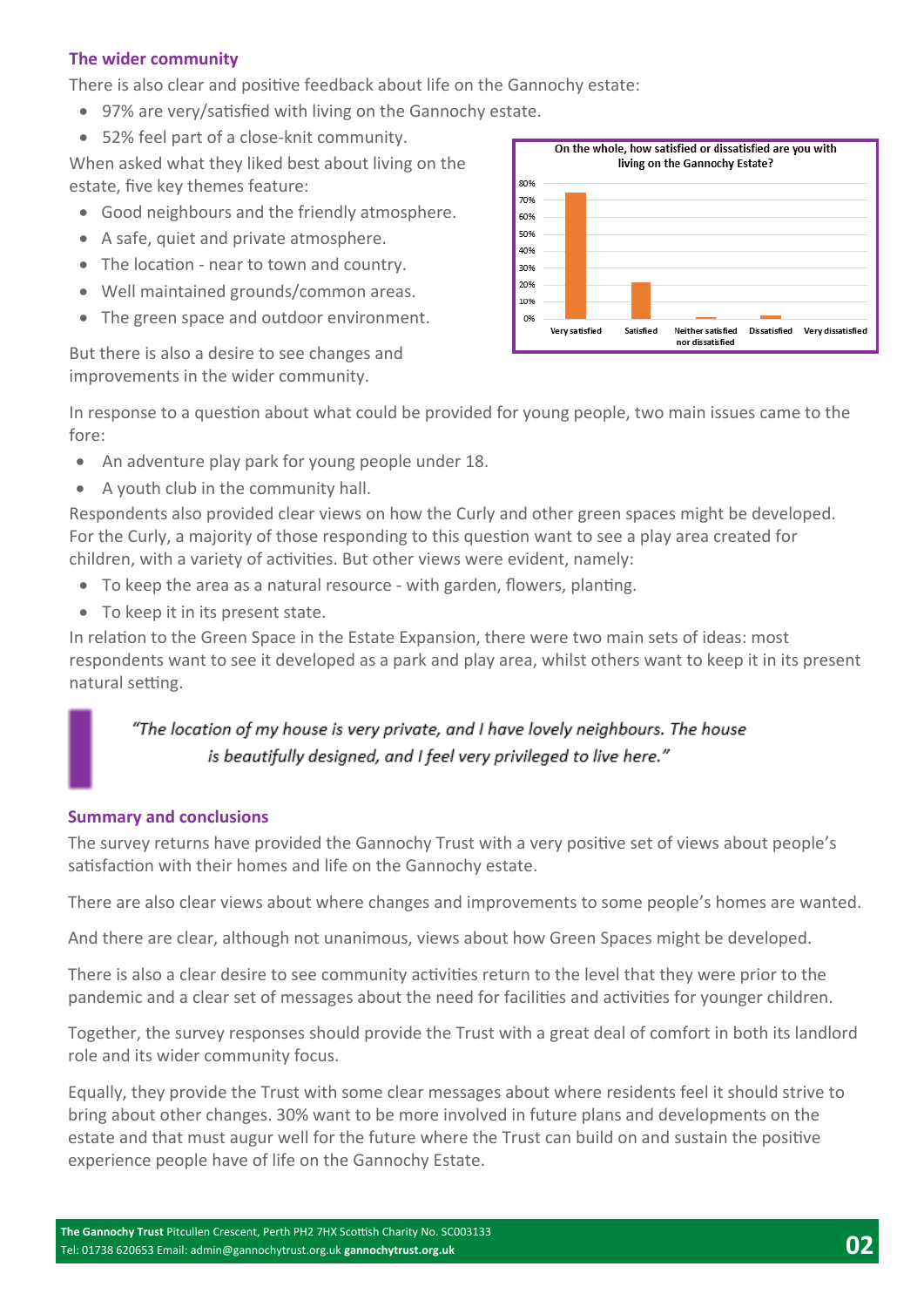# **An action plan from The Gannochy Trust in response to what we have heard**

Whilst the survey report was extremely positive, this section of the summary report focuses on the areas where we think we can make improvements and also explain our long-term plans.

### What we heard in relation to what could be better with your current home:

*"Internal upgrades, improvements: to kitchens, bathrooms, fittings" "Improvements to the space outside the house: access, paths, gardens, patios" "Internal spatial improvements: utility, storage, lower ceilings, open plan"* 

#### What we are going to do:

- We will improve our communications to better explain our Refurbishment Strategy so that you are aware of how and when we refurbish kitchens, bathrooms and fittings. This is a long-term programme spanning many years and further details, including how houses are prioritised, will be included in a future edition of the Newsletter.
- There is also a long-term programme for the upgrading of garden spaces, in particular access routes and pathways. Further information on this will be included the Newsletter article.
- We understand that the layout of the original sandstone housing stock provides limited storage. Unfortunately the structure of the houses leaves limited scope for improvement without compromising other elements of the home. An access ladder to the loft does provide additional storage and this area is upgraded as part of the refurbishment programme.

## What we heard in relation to better meeting the needs of your household:

*"More indoor space" "Smaller garden" "Garden Maintenance" "Lower energy bills" "Better insulation" "Better broadband" "Adaptions for changing circumstances"* 

- For tenants wishing more (or less) indoor or outdoor space, applying for an internal transfer within the estate may be an option. Please contact the office if you would like to request a transfer.
- The internal transfer process includes requests for accommodation within our sheltered housing schemes.
- The Trust's refurbishment programme includes better insulation and heating system upgrades designed for more efficient heating and, as a result, lower energy consumption. Over recent years the Trust has undertaken major boiler upgrade programmes and this work will be continued as part of our long-term refurbishment plans.
- Better broadband is largely out with our control, but we can provide tenants with information on the options available.

• Adaptations for changing personal circumstances are generally handled through Doctor or Council referrals and our tenancy and property staff support tenants through this process. The assis-Quality of service from the contractor tance available from the Trust will be communicated to tenants 50% once the appropriate adaptions have been identified. 45%

# What we heard in relation to quality of repair work and service:

*"Long wait for repairs" "Present boiler needs replacing" "Unpleasant experience with contractor" "Poor quality work"* 



• Over the last two years, there were some delays to repairs due to Covid restrictions and material availability. We are introducing a new housing management system will allow much greater tracking and management of repairs in progress which will ensure delays are identified and addressed more quickly. Any complaints about contractors are always followed up with their management staff.

**The Gannochy Trust** Pitcullen Crescent, Perth PH2 7HX Scottish Charity No. SC003133 Tel: 01738 620653 Email[: admin@gannochytrust.org.uk](mailto:admin@gannochytrust.org.uk) **gannochytrust.org.uk 03**